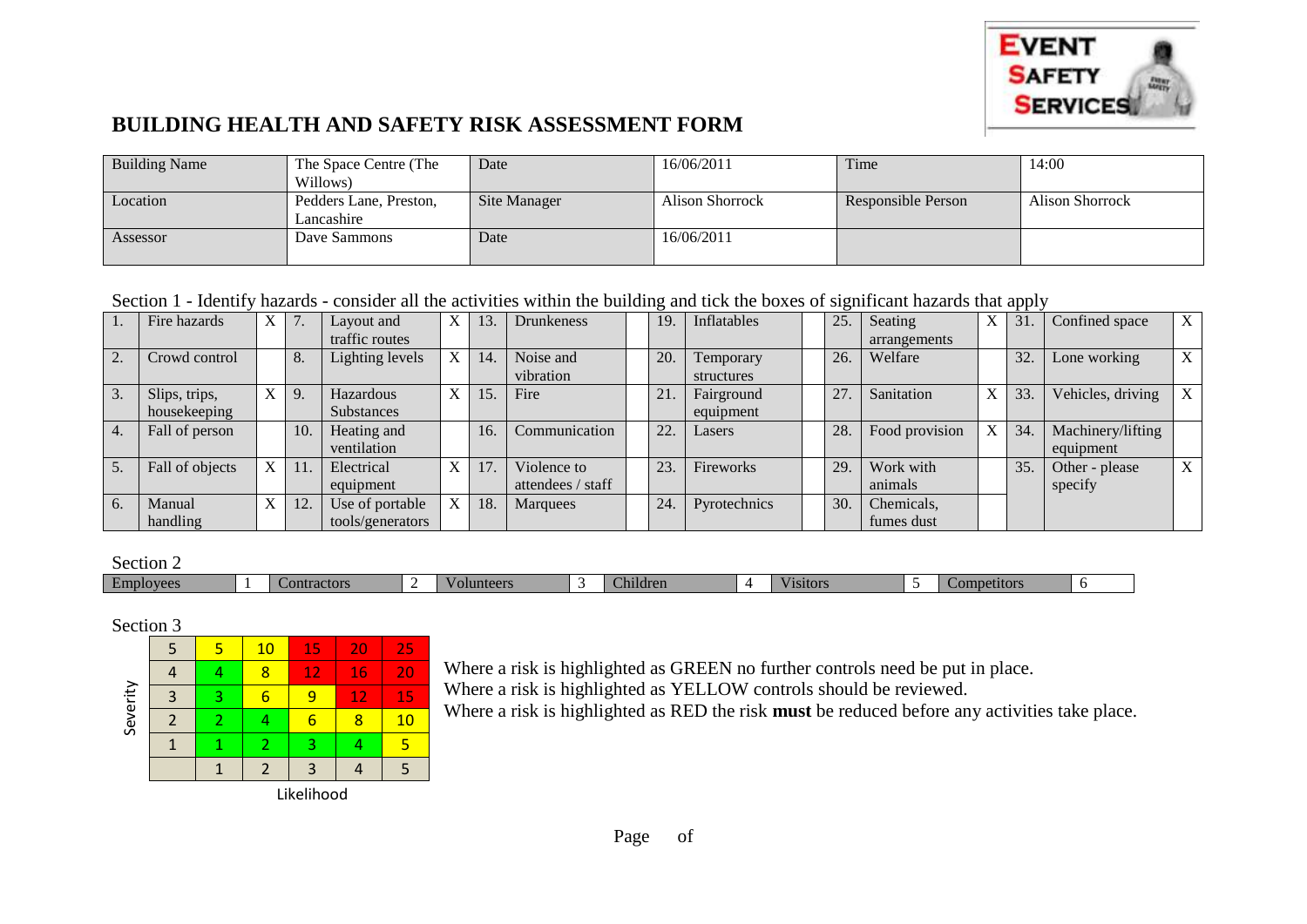| Hazard | Hazard description                             | Those at risk | Existing controls                                                                                                                                                                                                                        | Likelihood v Severity |                |                | Further action needed    |
|--------|------------------------------------------------|---------------|------------------------------------------------------------------------------------------------------------------------------------------------------------------------------------------------------------------------------------------|-----------------------|----------------|----------------|--------------------------|
| no.    |                                                |               |                                                                                                                                                                                                                                          | L                     | S              | Score          |                          |
|        | Fire                                           | 1/2/3/4/5     | Fire risk assessment completed. See attached<br>document                                                                                                                                                                                 |                       | 5              | 5              | See Fire Risk Assessment |
| 3      | Slips / Trips                                  | 1/2/3/4/5     | The flooring is all in good condition and should<br>be inspected regularly. Any spills should<br>immediately be highlighted and cleaned up. Any<br>trailing cables should be taped down or placed in<br>cable mats.                      |                       | $\overline{4}$ | $\overline{4}$ |                          |
| 5      | Fall of objects                                | 1/2/3/4/5     | No heavy objects to be stored above head height.<br>Weight load specifications on shelving to be<br>observed. Regular visual inspections for<br>overloading. Chairs should not be stacked more<br>than 10 high and only when compatible. |                       | $\overline{4}$ | $\overline{4}$ |                          |
| 6      | <b>Manual Handling</b>                         | 1/2/3/4/5     | All hirers / users of the building are to be<br>responsible for ensuring those tasked with<br>manual handling are correctly trained.                                                                                                     |                       | 3              | 3              |                          |
|        | <b>Layout and Traffic Routes</b><br>(Internal) | 1/2/3/4/5     | All corridors to be kept clear of obstruction.                                                                                                                                                                                           |                       | 2              | $\mathfrak{2}$ |                          |
| 8      | <b>Lighting Levels</b>                         | 1/2/3/4/5     | Except where designed all accessible areas of the<br>building must be sufficiently lit to ensure staff<br>and visitor safety                                                                                                             |                       | $\overline{4}$ | $\overline{4}$ |                          |

Section 4 - Risk controls– For each hazard identified in Section 1 and for the persons identified in Section 2, complete this section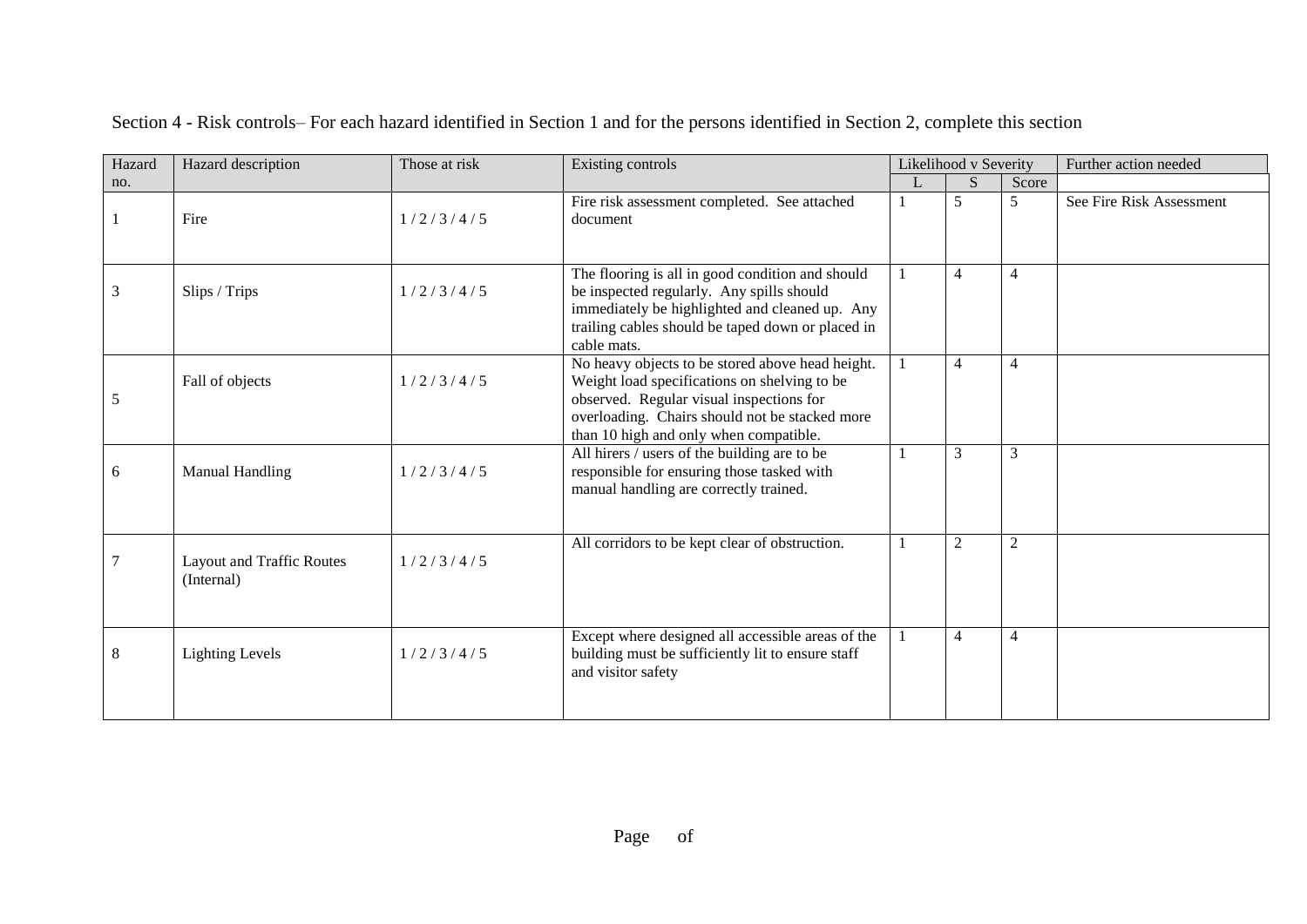| 9  | <b>Hazardous Substances</b>           | 1/2/3/4/5 | Cleaning products stored securely. Mops,<br>brushes and strong rubber gloves to be provided.<br>COSSH sheets available for all hazardous<br>substances.                                                                            |                | $\overline{A}$ | $\overline{4}$ |                                                                                                                            |
|----|---------------------------------------|-----------|------------------------------------------------------------------------------------------------------------------------------------------------------------------------------------------------------------------------------------|----------------|----------------|----------------|----------------------------------------------------------------------------------------------------------------------------|
| 11 | <b>Electrical Equipment</b>           | 1/2/3/4/5 | All portable electrical equipment used within the<br>building must be PAT tested at prescribed<br>intervals. Regular visual inspection of equipment<br>should take place and any defects reported<br>immediately                   | $\mathbf{1}$   | 5              | 5              |                                                                                                                            |
| 12 | Use of portable tools /<br>generators | 1/2/3/4/5 | All portable tools must be inspected before use<br>and used only by those trained and competent in<br>their use. Generators should only be used in well<br>ventilated areas                                                        | $\mathbf{1}$   | 5              | 5              |                                                                                                                            |
| 25 | <b>Seating Arrangements</b>           | 1/2/3/4/5 | All seating should be arranged so not to block<br>access to entrances or fire exit routes. Chairs<br>should be visually inspected at regular intervals<br>to ensure their continued suitability for use.                           | $\mathbf{1}$   | 3              | 3              |                                                                                                                            |
| 27 | Sanitation                            | 1/2/3/4/5 | Sufficient toilets are located within the building<br>for users. Hand washing facilities are also<br>available at various locations within the building.                                                                           | $\mathbf{1}$   | 3              | 3              |                                                                                                                            |
| 28 | Food provision                        | 1/2/3/4/5 | Food should be prepared only in the designated<br>kitchen area which is to be used only for the<br>purposes for which it has been provided. Hirers /<br>users should be reminded of the importance of<br>correct food preparation. | $\overline{2}$ | $\overline{4}$ | 8              | Food hygiene poster to be<br>displayed in kitchen area. No<br>raw foods to be cooked on site<br>(microwave suitable only). |
| 31 | <b>Confined Spaces</b>                | 1/2/3/4/5 | Only those people trained and competent should<br>enter any confined spaces within the premises.<br>Confined space procedures such as venting<br>should take place before any work is<br>commenced.                                | $\mathbf{1}$   | 5              | 5              | Register of those using<br>confined spaces to be kept.                                                                     |